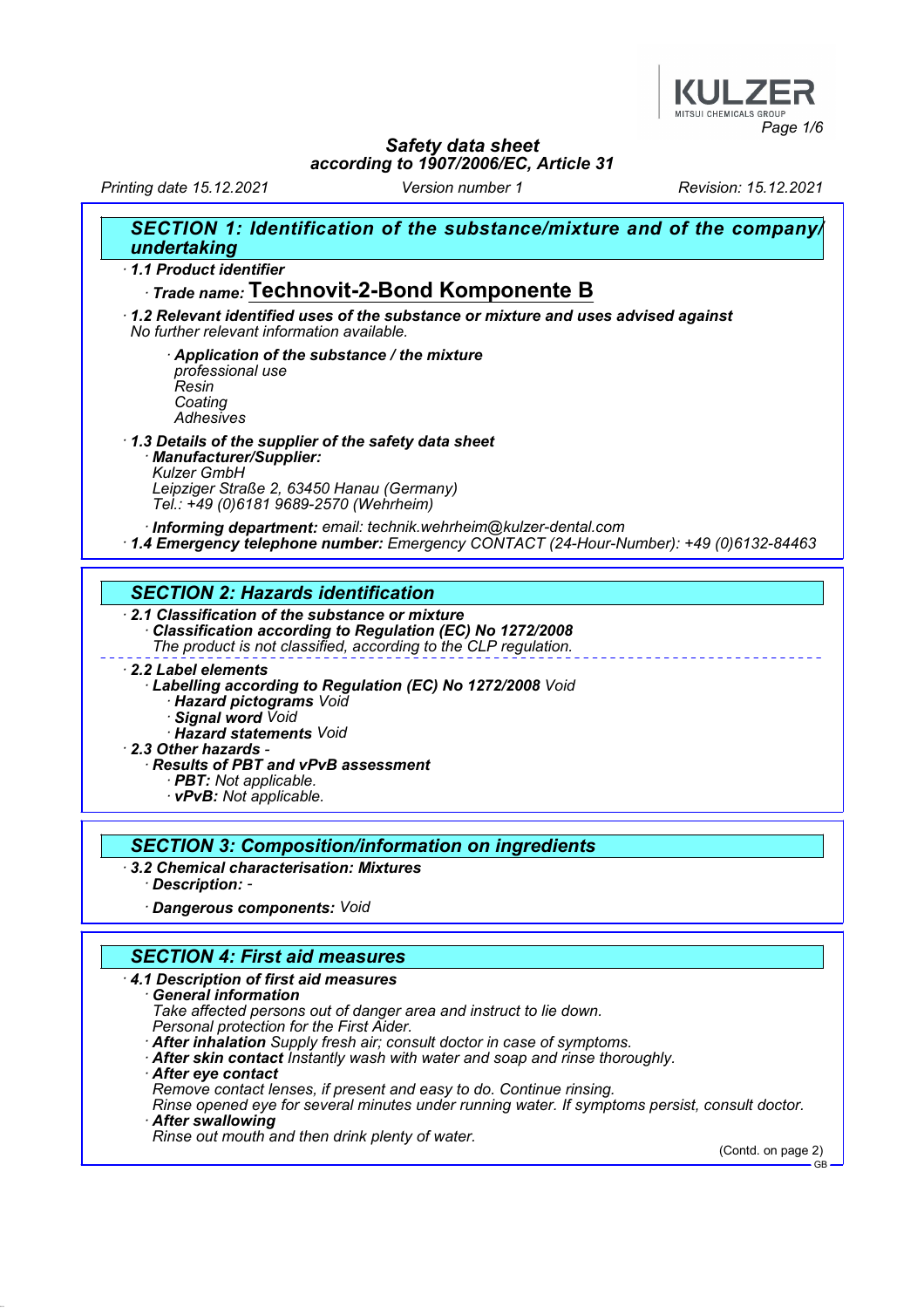

Printing date 15.12.2021 Version number 1 Revision: 15.12.2021

(Contd. of page 1)

# Trade name: Technovit-2-Bond Komponente B

- In case of persistent symptoms consult doctor.
- · 4.2 Most important symptoms and effects, both acute and delayed
- No further relevant information available.
- $\cdot$  4.3 Indication of any immediate medical attention and special treatment needed
- No further relevant information available.

## SECTION 5: Firefighting measures

- · 5.1 Extinguishing media
	- Suitable extinguishing agents Alcohol-resistant foam
	- Fire-extinguishing powder
	- CO2
	- Foam
	- · For safety reasons unsuitable extinguishing agents Water with a full water jet.
- · 5.2 Special hazards arising from the substance or mixture
- The product reacts with water and generates heat.
- Formation of toxic gases is possible during heating or in case of fire.
- · 5.3 Advice for firefighters · Protective equipment: Wear self-contained breathing apparatus. (EN 133) · Additional information -

#### SECTION 6: Accidental release measures · 6.1 Personal precautions, protective equipment and emergency procedures Bring persons out of danger. Keep away from ignition sources Ensure adequate ventilation Wear protective clothing. · 6.2 Environmental precautions: Prevent material from reaching sewage system, holes and cellars. Keep dirty washing water for appropriate disposal. · 6.3 Methods and material for containment and cleaning up: Dispose of the material collected according to regulations. Absorb with liquid-binding material (diatomite, universal binders, for small amounts tissues).

· 6.4 Reference to other sections See Section 7 for information on safe handling See Section 8 for information on personal protection equipment. See Section 13 for information on disposal. -

# SECTION 7: Handling and storage

· 7.1 Precautions for safe handling Store in cool, dry place in tightly closed containers. Avoid contact with eyes and skin. Do not breathe vapor / mist / gas. Prevent formation of aerosols. Ensure good ventilation/exhaustion at the workplace.

· Handling do not mix with

(Contd. on page 3)

GB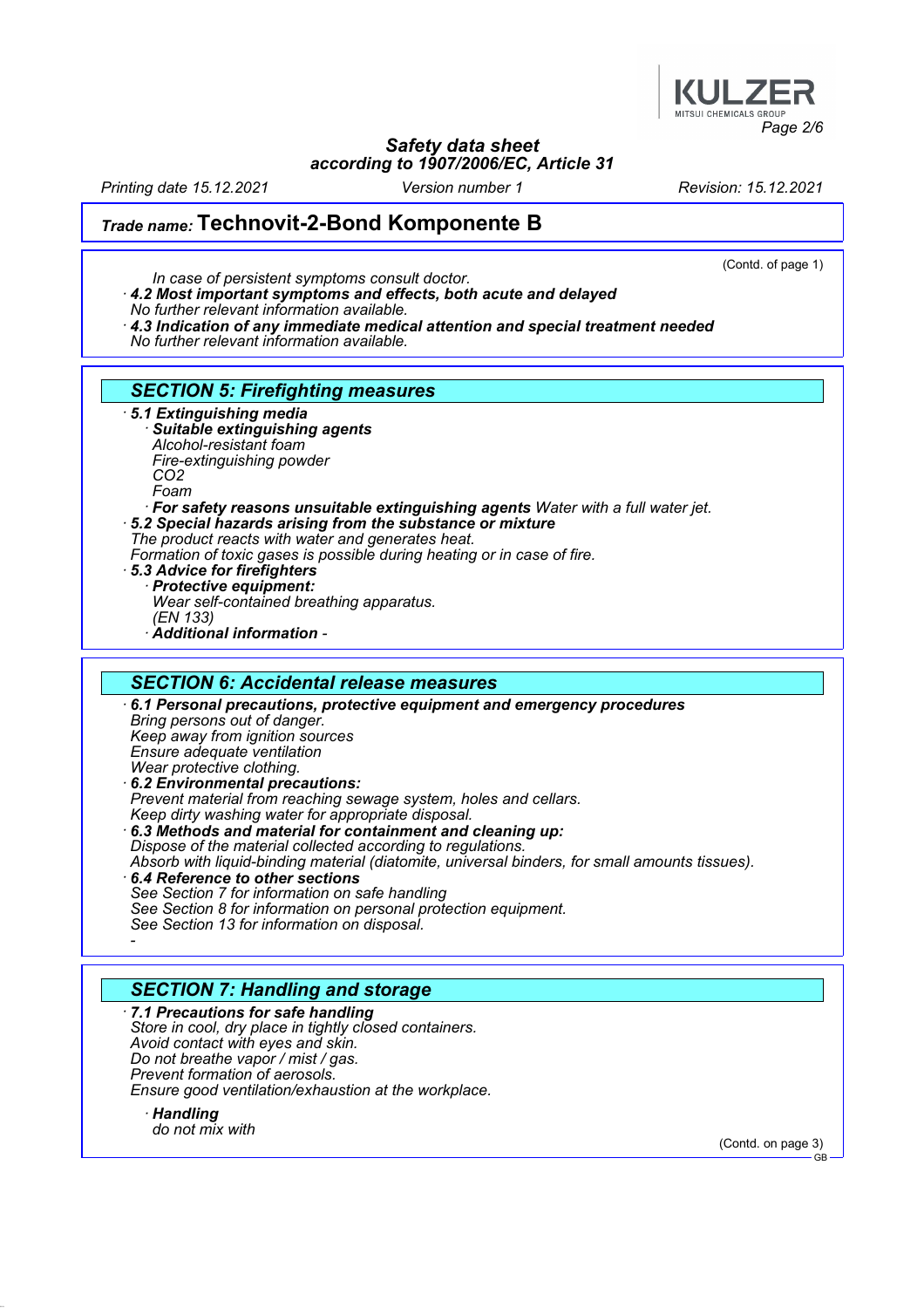

Printing date 15.12.2021 Version number 1 Revision: 15.12.2021

Water.

# Trade name: Technovit-2-Bond Komponente B

(Contd. of page 2)

· Information about protection against explosions and fires: Protect from heat.

Keep ignition sources away - Do not smoke.

· 7.2 Conditions for safe storage, including any incompatibilities · Storage

Requirements to be met by storerooms and containers: Store in cool, dry place in tightly closed containers.

Protect from the effects of light.

· Information about storage in one common storage facility: Not required.

· Further information about storage conditions: None.

Recommended storage temperature: 18-32°C

· 7.3 Specific end use(s) No further relevant information available.

### SECTION 8: Exposure controls/personal protection

#### · 8.1 Control parameters

· Components with critical values that require monitoring at the workplace:

The product does not contain any relevant quantities of materials with critical values that have to be monitored at the workplace.

Not required.

Additional information: The lists that were valid during the compilation were used as basis.

#### · 8.2 Exposure controls

- Personal protective equipment
	- General protective and hygienic measures
	- Wash hands during breaks and at the end of the work.
	- Keep away from foodstuffs, beverages and food.

The usual precautionary measures should be adhered to in handling the chemicals.

· Breathing equipment:

Use breathing protection in case of insufficient ventilation.

ABEK-P3 (EN14387)

· Protection of hands:

Check protective gloves prior to each use for their proper condition.

chemical protection gloves are suitable, which are tested according to EN 374

**Material of gloves** 

The selection of the suitable gloves does not only depend on the material, but also on further marks of quality and varies from manufacturer to manufacturer. As the product is a preparation of several substances, the resistance of the glove material can not be calculated in advance and has therefore to be checked prior to the application. butyl rubber (IIR)

- NBR: acrylonitrile-butadiene rubber
- **Penetration time of glove material**
- The exact break trough time has to be found out by the manufacturer of the protective gloves and has to be observed.
- · Eye protection: eye protection (EN 166)
- Body protection: Light weight protective clothing

Limitation and supervision of exposure into the environment

Do not allow to enter drainage system, surface or ground water.

(Contd. on page 4)

GB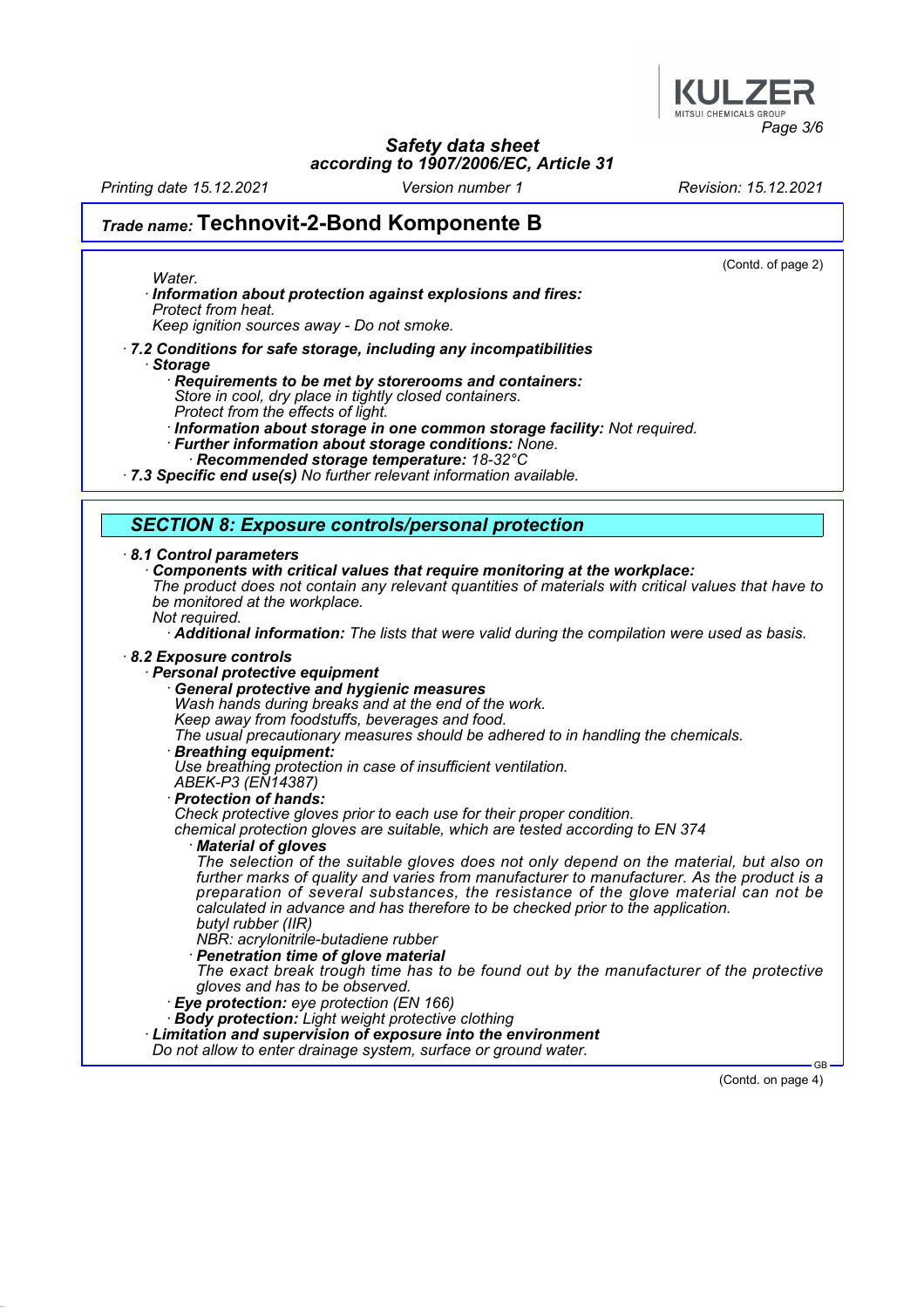

Printing date 15.12.2021 Version number 1 Revision: 15.12.2021

# Trade name: Technovit-2-Bond Komponente B

(Contd. of page 3)

|                                                                                                                   | <b>SECTION 9: Physical and chemical properties</b> |  |  |  |
|-------------------------------------------------------------------------------------------------------------------|----------------------------------------------------|--|--|--|
| 9.1 Information on basic physical and chemical properties<br><b>General Information</b><br>· Appearance:          |                                                    |  |  |  |
| · Form:                                                                                                           | Fluid                                              |  |  |  |
| · Colour:                                                                                                         | White                                              |  |  |  |
| · Smell:                                                                                                          | Characteristic                                     |  |  |  |
| · Odour threshold:                                                                                                | Not determined.                                    |  |  |  |
| · pH-value:                                                                                                       | Not determined.                                    |  |  |  |
| Change in condition<br>· Melting point/freezing point:<br>Initial boiling point and boiling range: Not determined | Not determined                                     |  |  |  |
| · Flash point:                                                                                                    | 160-200 °C                                         |  |  |  |
| · Inflammability (solid, gaseous)                                                                                 | Not applicable.                                    |  |  |  |
| Decomposition temperature:                                                                                        | Not determined.                                    |  |  |  |
| · Self-inflammability:                                                                                            | Product is not selfigniting.                       |  |  |  |
| <b>Explosive properties:</b>                                                                                      | Product is not explosive.                          |  |  |  |
| Critical values for explosion:                                                                                    |                                                    |  |  |  |
| · Lower:                                                                                                          | Not determined.                                    |  |  |  |
| · Upper:                                                                                                          | Not determined.                                    |  |  |  |
| · Steam pressure:                                                                                                 | Not determined.                                    |  |  |  |
| ∙ Density at 20 °C                                                                                                | $1.02$ g/cm <sup>3</sup>                           |  |  |  |
| · Relative density                                                                                                | Not determined.                                    |  |  |  |
| · Vapour density                                                                                                  | Not determined.                                    |  |  |  |
| · Evaporation rate                                                                                                | Not determined.                                    |  |  |  |
| Solubility in / Miscibility with                                                                                  |                                                    |  |  |  |
| · Water:                                                                                                          | Not determined.                                    |  |  |  |
| · Partition coefficient: n-octanol/water: Not determined.                                                         |                                                    |  |  |  |
| · Viscosity:                                                                                                      |                                                    |  |  |  |
| · dynamic:                                                                                                        | Not determined.                                    |  |  |  |
| · kinematic:                                                                                                      | Not determined.                                    |  |  |  |
| 9.2 Other information                                                                                             | No further relevant information available.         |  |  |  |

# **SECTION 10: Stability and reactivity**

· 10.1 Reactivity No further relevant information available.

· 10.2 Chemical stability · Conditions to be avoided: No decomposition if used and stored according to specifications.

· 10.3 Possibility of hazardous reactions Diluting or dissolving in water always causes rapid heating

· 10.4 Conditions to avoid

Heat, flames and sparks.

moisture exposure

· 10.5 Incompatible materials: Water.

· 10.6 Hazardous decomposition products: None

(Contd. on page 5) GB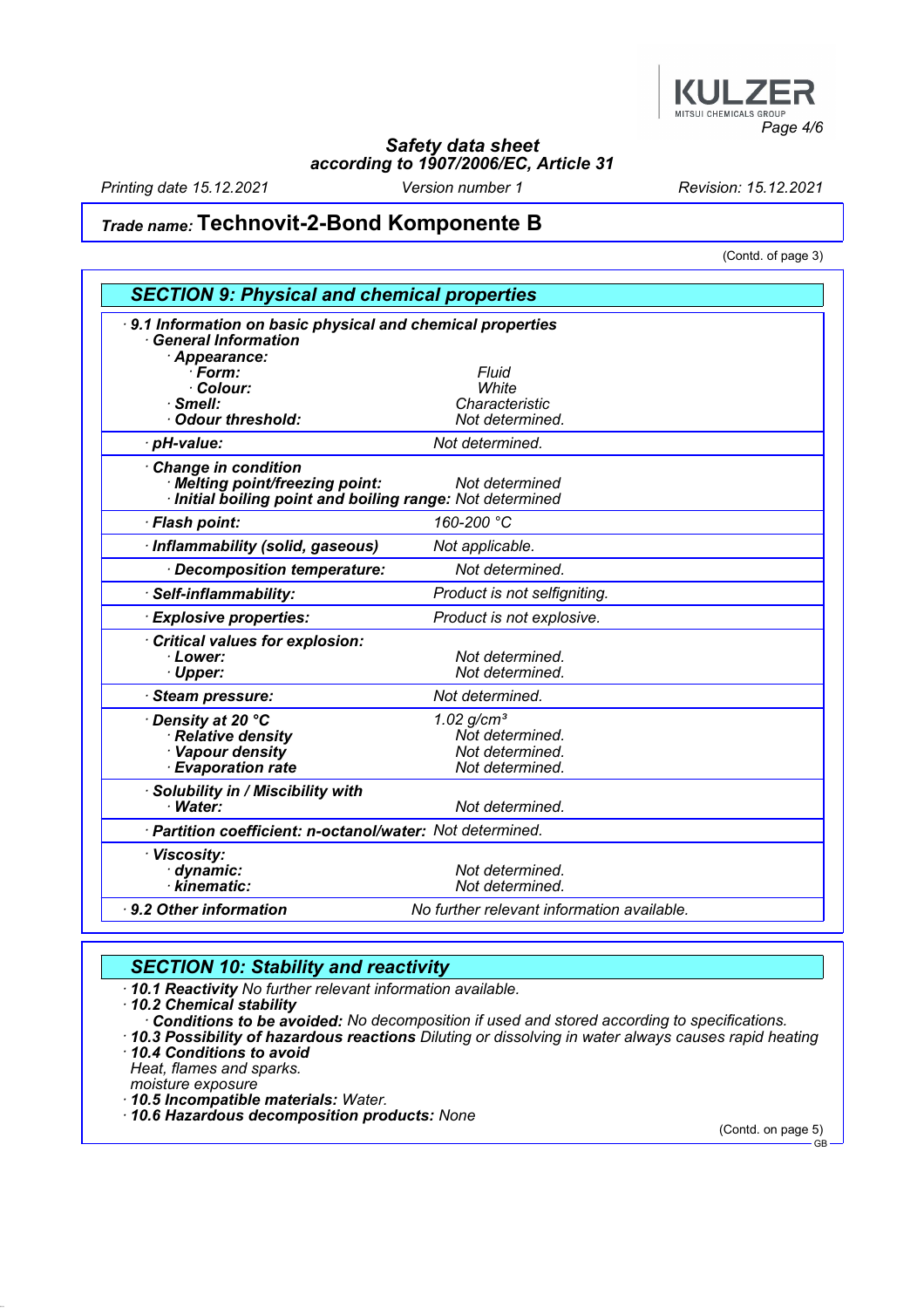

Printing date 15.12.2021 Version number 1 Revision: 15.12.2021

(Contd. of page 4)

# Trade name: Technovit-2-Bond Komponente B

· Additional information: -

SECTION 11: Toxicological information · 11.1 Information on toxicological effects Acute toxicity Based on available data, the classification criteria are not met. · Primary irritant effect: · Skin corrosion/irritation Based on available data, the classification criteria are not met. · Serious eye damage/irritation Based on available data, the classification criteria are not met. · Respiratory or skin sensitisation Based on available data, the classification criteria are not met. · Additional toxicological information: · CMR effects (carcinogenity, mutagenicity and toxicity for reproduction) · Germ cell mutagenicity Based on available data, the classification criteria are not met. · Carcinogenicity Based on available data, the classification criteria are not met. · Reproductive toxicity Based on available data, the classification criteria are not met. · STOT-single exposure Based on available data, the classification criteria are not met. · STOT-repeated exposure Based on available data, the classification criteria are not met. · Aspiration hazard Based on available data, the classification criteria are not met. SECTION 12: Ecological information · 12.1 Toxicity Aquatic toxicity: No further relevant information available. · 12.2 Persistence and degradability No further relevant information available. · 12.3 Bioaccumulative potential No further relevant information available. · 12.4 Mobility in soil No further relevant information available. · 12.5 Results of PBT and vPvB assessment PBT: Not applicable. · vPvB: Not applicable. · 12.6 Other adverse effects No further relevant information available. SECTION 13: Disposal considerations · 13.1 Waste treatment methods Recommendation Contact waste processors for recycling information. · Uncleaned packagings: · Recommendation: Disposal must be made according to official regulations. Non contaminated packagings can be used for recycling. · Recommended cleaning agent: Water, if necessary with cleaning agent. SECTION 14: Transport information · 14.1 UN-Number · ADR, IMDG, IATA Void · 14.2 UN proper shipping name · ADR, IMDG, IATA Void (Contd. on page 6) GB